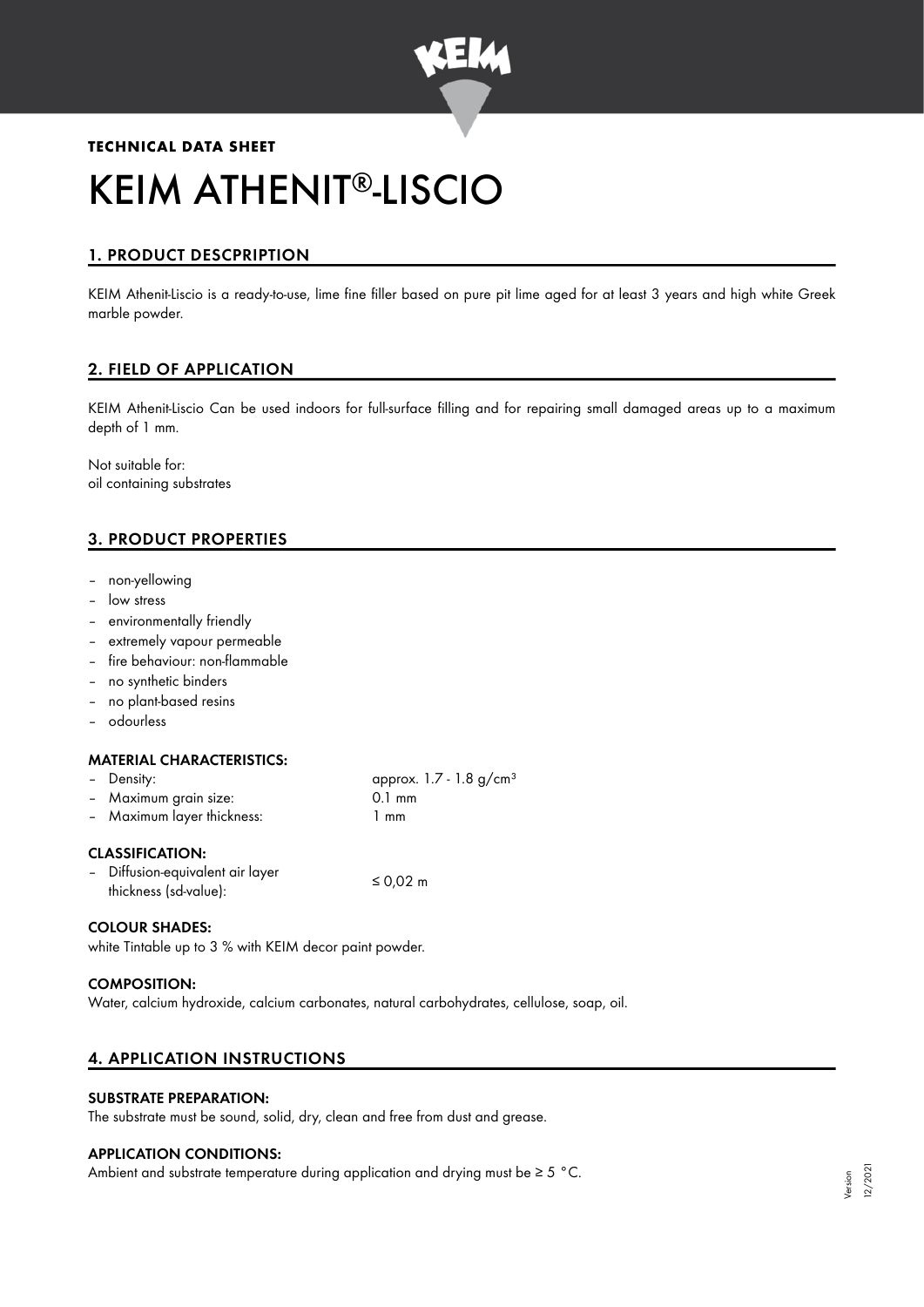#### APPLICATION:

Slightly moisten the substrate if necessary. KEIM Athenit-Liscio Apply a thin layer (approx. 0.5 mm) with the stainless steel trowel and smooth out after setting or apply another layer while still wet-on-wet. This can be removed with the trowel as desired, again after setting. Excessive pressure when removing with a metal trowel leads to metal abrasion.

#### DRYING TIME:

At higher relative humidity, layer thicknesses and/or lower temperatures, drying is delayed accordingly.

#### CONSUMPTION:

approx. 0,8 kg/m² at a layer thickness of 1 mm.

These material consumption values are guide values for smooth substrates. Exact consumption values must be determined by means of test areas.

### CLEANING OF TOOLS:

Clean immediately with water.

# 5. PACKAGING

| <b>Container content</b> | Unit of measure | Quantity on pallet | Type of container |
|--------------------------|-----------------|--------------------|-------------------|
|                          | ΚO              |                    | bucket            |

## 6. STORAGE

| max. storage time | <b>Storage conditions</b>                            |
|-------------------|------------------------------------------------------|
| 12 months         | keep container tightly sealed.<br>cool<br>frost-free |

# 7. DISPOSAL

For disposal information refer to section 13 of the safety data sheet.

#### EC WASTE CODE:

Waste code: 08 04 09\*

# 8. SAFETY INSTRUCTIONS

Please, refer to the Material Safety Data Sheet.

GISCODE: GIS code: BSW 60

# 9. GENERAL INFORMATION

Cover surfaces not to be treated, especially glass, ceramics and natural stone. Any splashes on surrounding surfaces or traffic areas must be rinsed off immediately with plenty of water. Mixing with products not part of the system or other foreign additives is not permitted.

# 10. CERTIFICATES & QUALITY SEALS